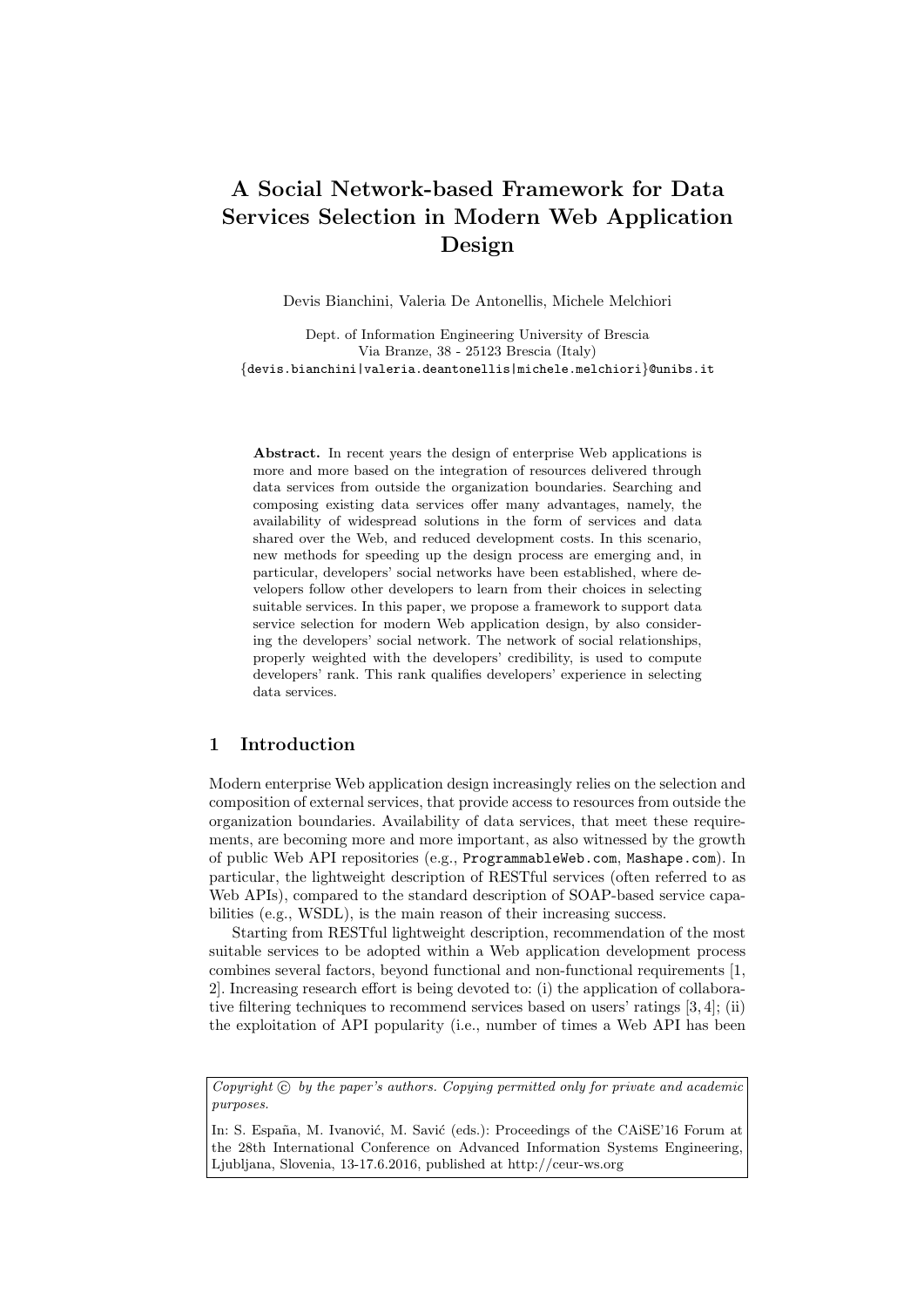used) to weight API relevance [5]; (iii) the computation of API co-occurrence into existing mashups to rank APIs for selection purposes [6]; (iv) the exploitation of users' social relationships to suggest RESTful components to the user u considering other users who are similar to  $u$  in the social network [7]. These efforts demonstrate how the choice among different alternatives might be inspired by the experiences of other developers in using them, such as developers' ratings, comments, similar applications where APIs have been included. Indeed, it is frequent that a developer searches for advices based on design experiences of other known developers, rather than only relying on votes/choices of generic users over the Web [8].

In this paper, we describe an extension to WISeR [9], our Web API discovery and selection framework for modern Web application design. This extension exploits the developers' social network for improved service selection. We currently rely on "follower-of" relationships of Mashape.com, that is the largest repository where developers can follow each other for Web API discovery and selection purposes. In particular, given a set of data services that are candidate for selection, services are sorted based also on a ranking of developers, in the social network, who used these services in the past to develop their own applications. The proposed developers' rank metric is computed by considering: (i) the topology of social relationships between developers; (ii) the number of Web applications developed by each designer; (iii) the developers' credibility, estimated starting from their evaluations on services. Existing service recommendation techniques still remain valid and can be integrated within the framework as well.

The paper is organized as follows: Section 2 describes the social network of developers, underlying the framework, and the developers' credibility assessment; Section 3 explains techniques behind developers' ranking for improving data service selection process and discusses a preliminary validation of the framework; finally, Section 4 closes the paper.

## 2 Social network-based model for data service selection

To enable social network-based selection of data services, we extended an existing framework, WISeR (Web apI Search and Ranking) [9], with the developers' rank functionalities. WISeR is based on a multi-layered model, developed over different perspectives:

- a component perspective, focused on data services;
- an application perspective, focused on aggregations of data services;
- an experience perspective, focused on developers who used and voted data services to build their own aggregations.

Formally, data services and aggregations are defined as follows.

**Definition 1.** We define a data service s (hereafter, service) as an operation/method/query to access data of a web source, whose underlying data schema might be unknown to those who use the service. Within the scope of this paper, we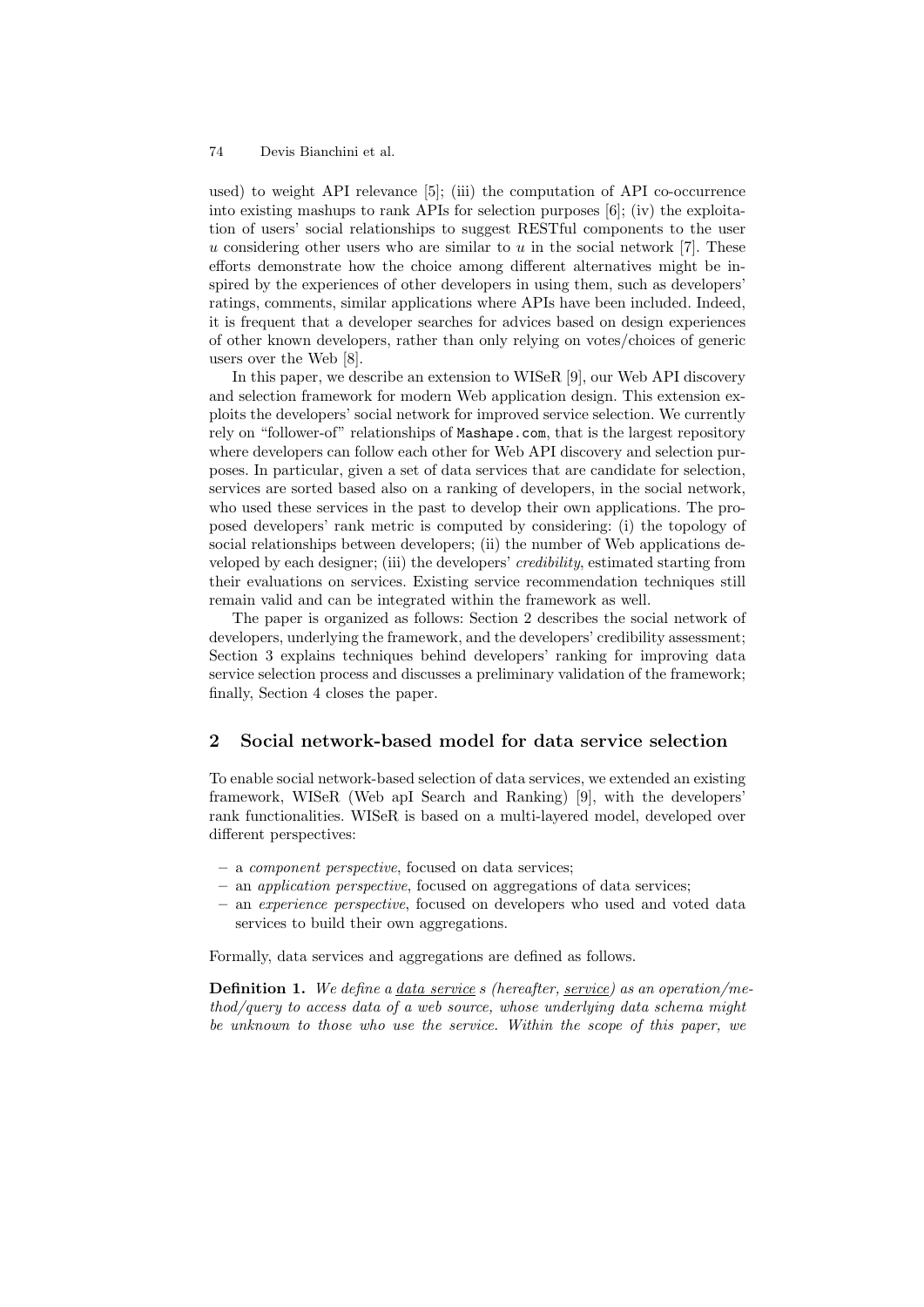model a service s as  $\langle n_s, \{t_s\} \rangle$ , where:  $n_s$  is the service name;  $\{t_s\}$  is a set of tags. We denote with  $S$  the overall set of available services.

**Definition 2.** A service aggregation represents a set of services usable to deploy a Web application. An aggregation g is modeled as a triple  $\langle n_a, S(g), d \rangle$ , where:  $n_q$  is the aggregation name;  $S(q) = \{s_1, \ldots, s_n\}$  is the set of data services used in  $g; d \in \mathcal{D}$  is the developer who designed the web application by composing services in g. We denote with G the overall set of service aggregations, that is,  $q \in \mathcal{G}$ , and with  $G(s)$  the set of aggregations where s has been included.

According to this vision, best representatives of data services are resourceoriented services (i.e., RESTful ones). For services that present a structured, operation-oriented description (e.g., WSDL), we consider only data they work on, represented through tags.

Developers, who used services to design their applications, are organized in a social network, defined as follows.

**Definition 3.** The social network of developers is a pair  $SN = \langle D, \mathcal{E} \rangle$ , where: (a)  $\mathcal D$  is the set of developers; (b)  $\mathcal E$  is a set of follower-of relationships between developers, defined as  $\mathcal{E} = \{d_i \xrightarrow{f} d_j | d_i, d_j \in \mathcal{D}\}\$ , where  $d_i \xrightarrow{f} d_j$  indicates that  $d_i$ explicitly declares to be inclined to learn from the choices made in the past by  $d_j$ for web application design purposes.

Each developer  $d_i \in \mathcal{D}$  is modeled as  $\langle \mathcal{G}(d_i), \mathcal{D}^* \rangle$ , where  $\mathcal{G}(d_i) \subseteq \mathcal{G}$  is the set of aggregations designed by  $d_i$  in the past,  $\mathcal{D}^* \subseteq \mathcal{D}$  is the set of other developers, whom  $d_i$  declares to be inclined to learn from, in order to design web applications, that is,  $\mathcal{D}^* = \{d_k | d_i \xrightarrow{f} d_k \in \mathcal{E}\}.$  The organization of the *follower-of* relationships determines the network structure as extracted from Mashape repository. The developers' social network can be represented as one or more directed graphs, as shown in Figure 1.



Fig. 1. Sample social networks of developers, that present a hierarchical (a) and a peer-based structure (b).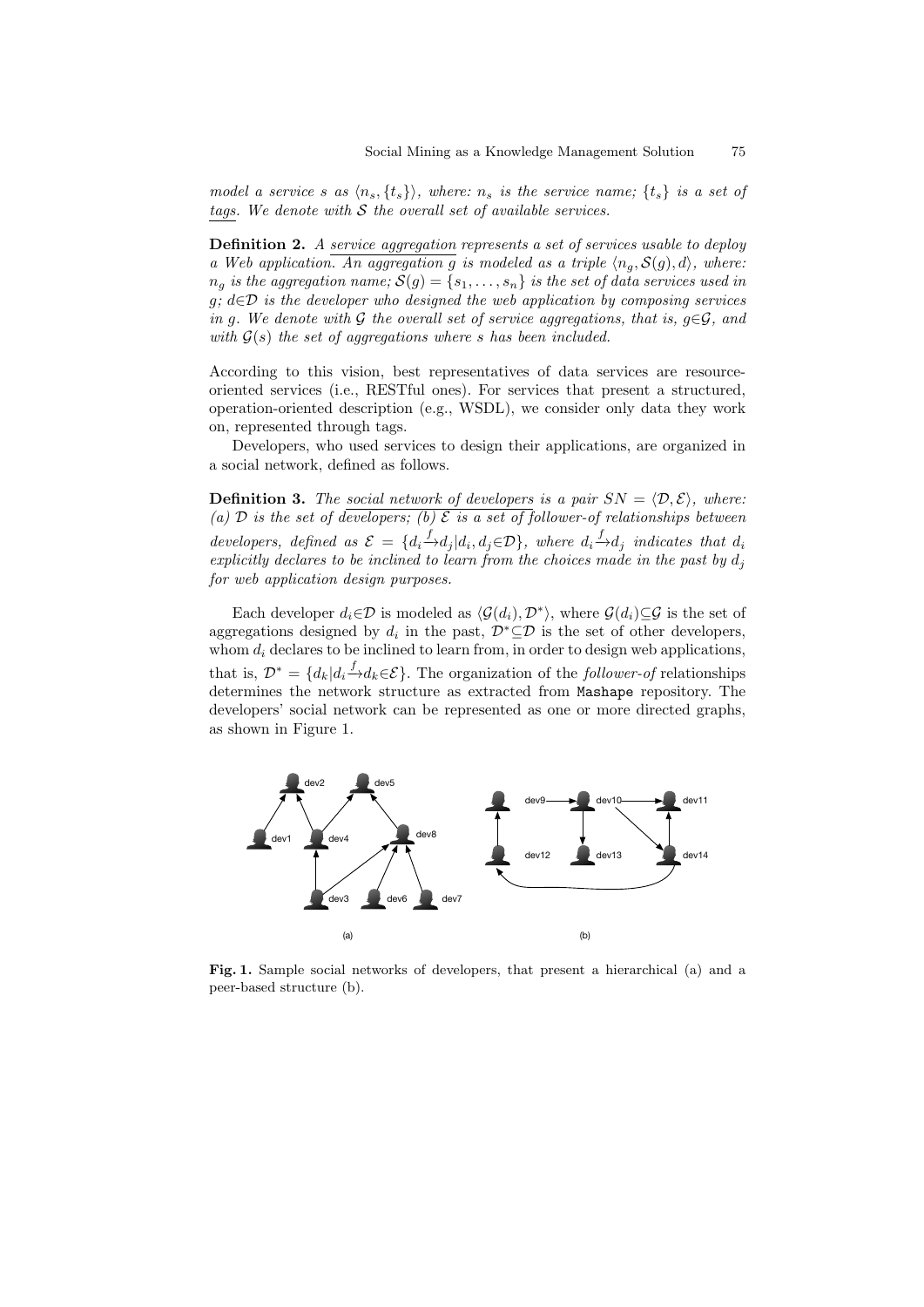#### 2.1 Developers' credibility

In our approach, a developer may assign votes to services used in the applications. In particular, since developers exchange their experiences in using services, votes become an enabling feature to this purpose. Following this vision, for example, all the most popular Web API repositories include a rating system. Our approach introduces an important distinction for service rating, compared to existing systems, because it takes into account the aggregation in which services have been evaluated (*aggregation-contextual rating*), according to the following definition.

**Definition 4.** Given a service  $s_j \in \mathcal{S}$ , we denote with  $v(s_j, g_k, d_i) \in [0, 1]$  the vote assigned to the service  $s_j$  by a developer  $d_i \in \mathcal{D}$  with reference to the aggregation  $g_k \in \mathcal{G}$  in which  $s_j$  has been used.

Aggregation-contextual rating helps in properly weighting votes assigned to services. When a developer is looking for the average of votes assigned to a service, relevant votes to be considered are those that have been assigned with reference to aggregations that are similar to the one that is being developed, according to the aggregation similarity,  $AggSim()$ , introduced in [9]. Moreover, we include credibility evaluation techniques in the approach, inspired by the ones defined in [10], with respect to which we introduced the notion of aggregation-contextual rating. The basic idea is that, if the reported vote does not agree with the majority opinion, the developer's credibility is decreased, otherwise it is increased. Suppose the developer  $d_i$  assigned some votes to the service  $s_i$  with reference to the aggregations  $g_1, g_2, \dots, g_t$ , respectively. For each  $g_m$  in these aggregations, we consider the set  $\mathcal{A}g_m$  of aggregations  $g_o \in \mathcal{G}$  that have similarity  $AggSim(g_o, g_m)$ above a given threshold, set by  $d_i$ . The majority opinion on  $s_j$  is hence represented by the most densely populated cluster, whose centroid is considered as the majority rating:

$$
M(s_j) = centroid(max_{i=1}^k(\mathcal{C}_i))
$$
\n(1)

where  $\mathcal{C}_i$  is the i-th cluster,  $k = |\{\mathcal{C}_i\}\}|$  is the total number of clusters,  $max()$ returns the cluster with the largest membership and centroid() computes the centroid of the cluster. The number k of desired clusters is set to  $\left[\sqrt{N/2}\right]$  where N is the number of considered votes and  $\lceil x \rceil$  is the smallest integer not less than x. Therefore, considering a developer  $d_i$ , having a credibility  $c_n(d_i)$  after he/she already assigned n votes, and given a new vote  $v(s_i, g_m, d_i)$  assigned by  $d_i$  to a service  $s_j$  when used within an aggregation  $g_m$ , the new credibility value for the developer is computed as follows:

$$
c_{n+1}(d_i) = \frac{c_n(d_i) \cdot n + (1 - |M(s_j) - v(s_j, g_m, d_i)|)}{n+1} \in [0, 1]
$$
(2)

According to Equation (2), if the vote  $v(s_j, g_m, d_i) \in [0, 1]$  differs from the centroid  $M(s_j) \in [0, 1]$ , then term  $1 - |M(s_j) - v(s_j, g_m, d_i)|$  tends to zero, therefore  $c_{n+1}(d_i) < c_n(d_i)$  (the decrement is controlled by denominator  $n+1$ , to avoid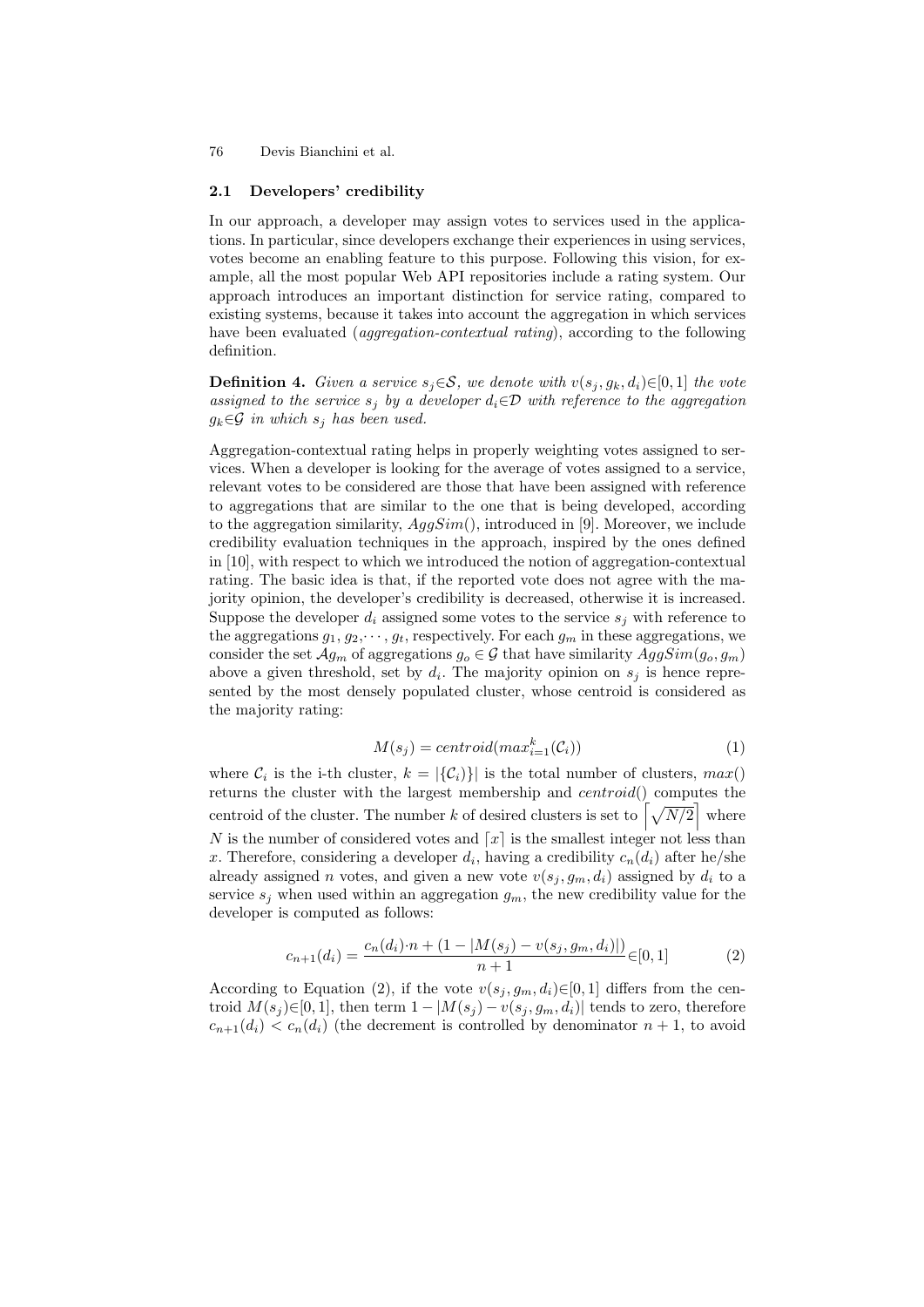the case in which a designer looses too quickly his/her credibility for few assigned votes that are not aligned with the majority opinion). Viceversa, if the vote  $v(s_i, g_m, d_i)$  is close to  $M(s_i)$ , then term  $1-|M(s_i) - v(s_i, g_m, d_i)|$  tends to 1 and  $c_{n+1}(d_i) > c_n(d_i)$  until  $c_{n+1}(d_i)$  reaches 1 (max credibility). Initial values  $c_0(d_i)$  are set to 0.5. Note that credibility of a developer with a high value of n and who is assigning a vote different from the ones expressed by the majority, is reduced of a low amount. In fact, this type of vote is not necessarily describing an incoherent behavior of the developer and could be the result of a recent change in the service conditions or quality perceived by the voter. The rationale for clustering votes can be explained with the help if an example: if a service receives votes 1,1,1,2,9,9,8, and we adopt an average-based model, we obtain an overall rating of 4.4. Actually, this rating is not representative of the depicted situation, where the majority of voters gives a low vote.

## 3 Ranking of developers

Let's consider a developer  $d^r$ , who is searching for a service  $s^r$ . Consider two candidate services  $s_1$  and  $s_2$ , used by two developers  $d_1$  and  $d_2$ , respectively, in aggregations that are similar to the one that is being developed. If  $s_1$  and  $s_2$  are equally relevant for the developer  $d^r$  according to the overall similarity function  $Sim(s_1, s_2)$  (defined in [9]),  $s_1$  will be ranked better than  $s_2$  if the experience of  $d_1$ , who used  $s_1$ , is ranked better than the experience of  $d_2$ , who used  $s_2$ . The point here is at ranking the experience of developers  $d_1$  and  $d_2$ .

Rank of a developer  $d_i \in \mathcal{D}$  is computed as the product of two different rankings, according to the following formula:

$$
dr(d_i) = \rho_{rel}^{d^r}(d_i) \cdot \rho_{abs}(d_i) \in [0, 1]
$$
\n(3)

where: (a) a *relative ranking*  $\rho_{rel}^d(d_i) \in [0,1]$  ranks developer  $d_i$  based on the  $\text{follower-of relations}$  relationships between  $d_i$  and  $d^r$  (this rank is introduced to take into account the viewpoint of  $d^r$ , who explicitly declared to learn from other developers to select the right service); (b) an *absolute ranking*  $\rho_{abs}(d_i)$  is based on the overall network of developers, to take into account the centrality of  $d_i$  in the network independently of the developer  $d^r$ , who issued the request.

In particular, the relative ranking  $\rho_{rel}^{d^r}(d_i)$  is inversely proportional to the distance  $\ell(d^r, d_i)$  between  $d^r$  and  $d_i$ , in terms of follower-of relationships, that is:

$$
\rho_{rel}^{d^r}(d_i) = \frac{1}{\ell(d^r, d_i)} \in [0, 1] \tag{4}
$$

If there is no a path from  $d^r$  to  $d_i$ ,  $\ell(d^r, d_i)$  is set to the length of the longest path of follower-of relationships that relate  $d^r$  to the other developers, incremented by 1, to denote that  $d_i$  is far from  $d^r$  more than all the developers within the d r sub-network. Consider for example the network topology shown in Figure 1, where the developer dev3 is the requester and has to choose among services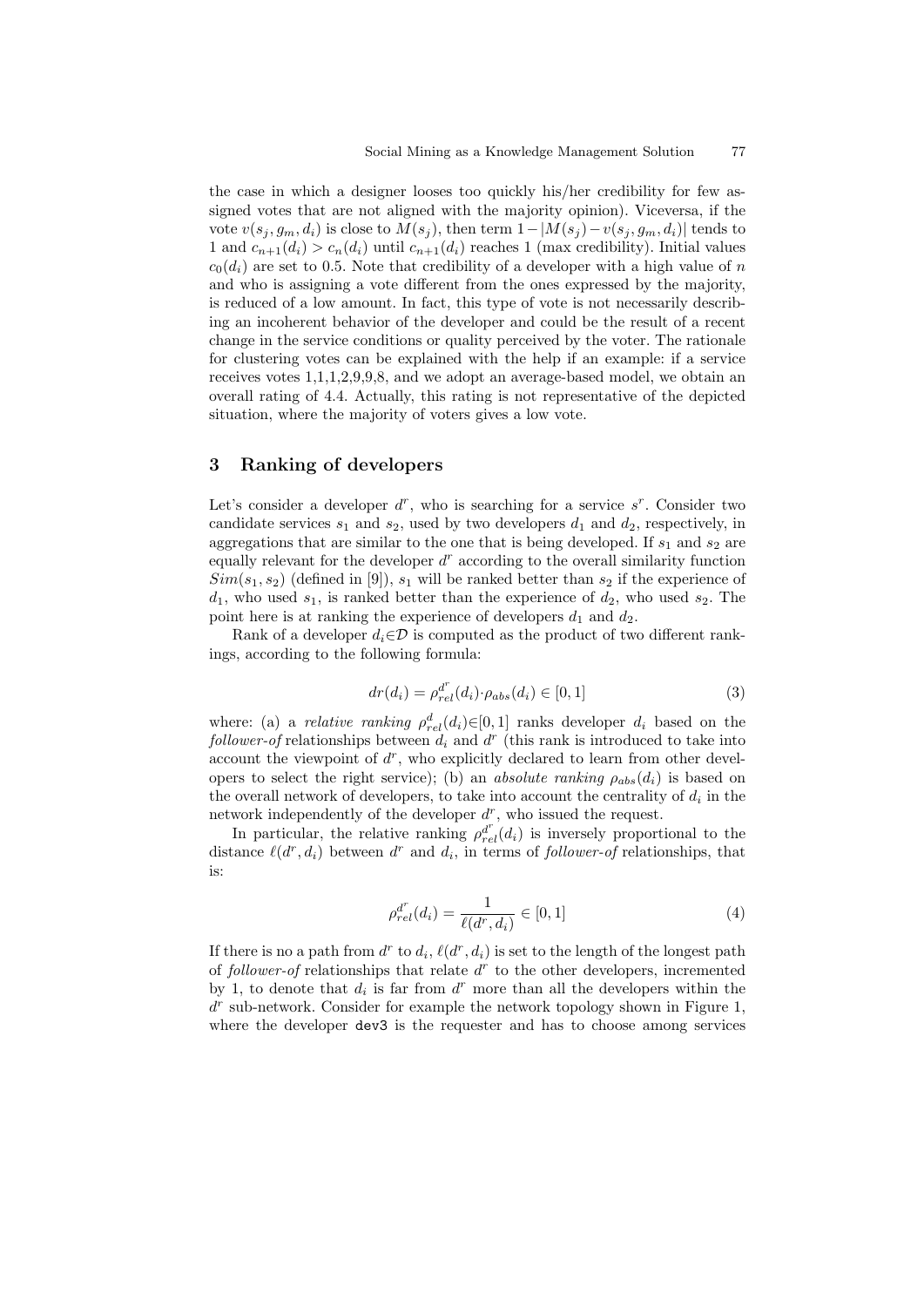that have been used in the past by the developers dev4, dev5, dev6, dev8 and dev11, whose follower-of relationships are depicted in the figure. In the example,  $\ell$ (dev3,dev4)= $\ell$ (dev3,dev8)=1,  $\ell$ (dev3,dev5)=2, and  $\ell$ (dev3,dev6)= $\ell$ (dev3,  $dev11)=2+1=3.$ 

The absolute ranking  $\rho_{abs}(d_i) \in [0, 1]$  is evaluated no matter is the viewpoint of the requester  $d^r$ . This ranking is composed of two different parts. The first one depends on the number of aggregations designed by  $d_i$ , the second one depends on the topology of the network of other developers who declared their interest for  $d_i$  past experiences, that is:

$$
\rho_{abs}(d_i) = \frac{1-\alpha}{|\mathcal{D}|} |\mathcal{G}(d_i)| + \alpha \cdot \sum_{j=1}^{n} \frac{c(d_j) \cdot \rho_{abs}(d_j)}{F(d_j)}
$$
(5)

This expression is an adaptation of the PageRank metrics to the context we are considering. The value  $\rho_{abs}(d_i)$  represents the probability that a developer will consider the example given by  $d_i$  in using a service for designing a Web application. Therefore,  $\sum_{i} \rho_{abs}(d_i) = 1$ . Initially, all developers are assigned with the same probability, that is,  $\rho_{abs}(d_i) = 1/|\mathcal{D}|$ . Furthermore, at each iteration of the absolute ranking computation, the absolute rank of a developer  $d_i$ , such that  $d_j \stackrel{f}{\rightarrow} d_i$ , is "transferred" to  $d_i$  according to the following criteria: (i) if  $d_j$ follows more developers, his/her rank is distributed over all these developers, properly weighted considering the credibility  $c(d_i)$  of  $d_i$  (see the second term in Equation (5), where  $F(d_i)$  is the number of developers followed by  $d_i$ ); (ii) a contribution to  $\rho_{abs}(d_i)$  is given by the experience of  $d_i$  and is therefore proportional to the number of aggregations designed by  $d_i$  (see the first term in Equation (5)). A damping factor  $\alpha \in [0, 1]$  is used to balance contributions explained in (i) and in (ii). At each step, a normalization procedure is applied in order to ensure that  $\sum_i \rho_{abs}(d_i) = 1.$ 

The computation algorithm used for Equation (5) is similar to the one applied for PageRank. In particular, denoting with  $\rho_{abs}(d_i, \tau_N)$  the N-th iteration in computing  $\rho_{abs}(d_i)$ , with  $\mathbf{DR}(\tau_N)$  the column vector whose elements are  $\rho_{abs}(d_i, \tau_N)$ , we have:

$$
\mathbf{DR}(\tau_{N+1}) = \frac{1-\alpha}{|\mathcal{D}|} \cdot \begin{bmatrix} |\mathcal{G}(d_1)| \\ |\mathcal{G}(d_2)| \\ \vdots \\ |\mathcal{G}(d_n)| \end{bmatrix} + \alpha \cdot \mathbf{M} \cdot \mathbf{DR}(\tau_N)
$$
(6)

where **M** denotes the adjacency matrix properly modified to consider credibility, that is,  $M_{ij} = \frac{c(d_j)}{F(d_i)}$  $\frac{c(d_j)}{F(d_j)}$  if  $d_j \stackrel{f}{\rightarrow} d_i$ , zero otherwise. As demonstrated in PageRank, computation formulated in Equation (6) reaches a high degree of accuracy within only a few iterations.

Framework validation. Since there are no benchmarks to compare our approach with similar efforts, we built a dataset to perform a validation on the framework. We used wrappers to extract from Mashape repository service descriptions and the developers who follow/consume those services, including the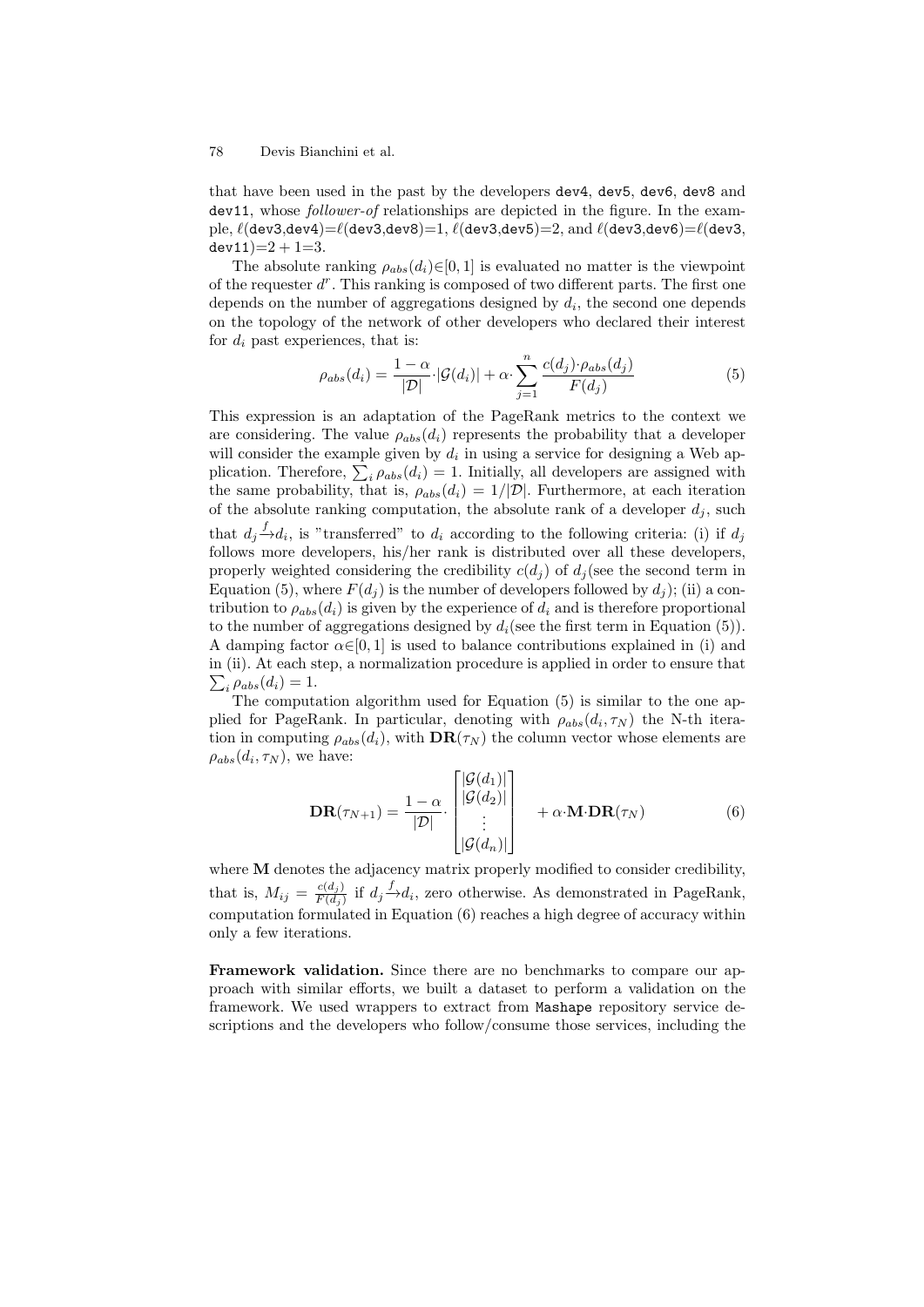network of their follower-of relationships. We completed the dataset construction by adding the number of developed aggregations and developers' credibility values in order to obtain the following classes of developers: (i) developers with a high number of followers, who in turn have several followers as well, with high credibility  $(0.7 \leq c(d_i) \leq 1.0)$  and several designed aggregations  $(|\mathcal{G}(d_i)|>3)$ , like dev5 in Figure 1; (ii) developers who present few followers, medium credibility  $(0.4 \leq c(d_i) \leq 0.7)$  and several designed aggregations  $(|\mathcal{G}(d_i)|>3)$ ; (iii) developers who present few followers, medium credibility and few designed aggregations  $(|\mathcal{G}(d_i)| < 3)$ ; (iv) developers who present few followers, low credibility  $(0 \leq c(d_i) < 0.4)$  and who designed few aggregations. Intuitively, the above mentioned classes are ordered according to an increasing rank of developers, where developers in class (i) are top ranked. This rank will be considered as reference for setup of the damping factor  $\alpha$  and approach validation.

We run the system randomly selecting a subset of developers as requesters, we computed the Kendall tau distance  $k$  for each run with respect to the reference developers' rank described above and we computed the average value for k. We also repeated the same experiment considering two different configurations of the approach, namely: (a) an optimistic configuration, where we considered all developers having maximum credibility (i.e.,  $c(d_i) = 1.0, \forall i$ ); (b) a configuration biased on the requester, where only the relative ranking  $\rho_{rel}^{d^r}(d_i)$  has been considered. We kept the value  $\alpha = 0.6$  for the damping factor. The results of this validation are shown in Table 1. The average value of the Kendall tau distance shows the accuracy of our ranking solution compared to an intuitive sorting of developers described above considering the four classes of developers (i)-(iv). Validation results also demonstrate the impact of considering developers' credibility and the topology of social relationships between developers through the computation of the absolute ranking  $\rho_{abs}(d_i)$ . Indeed, if we do not consider different levels of credibility (optimistic case), the quality of ranking slightly decreases. However, decrement of ranking quality is even more evident if we do not consider the absolute ranking (biased case), thus demonstrating that the relative viewpoint of the requester is not able to correctly identify the centrality of other developers in the social network.

|                                                  | Credibility                      | Dumping factor | Kendall tau            |
|--------------------------------------------------|----------------------------------|----------------|------------------------|
|                                                  | $c(d_i)$                         |                | distance $k \in [0,1]$ |
| <b>Biased</b> case                               |                                  | $\alpha = 0.6$ | 0.6026                 |
| <b>Optimistic case</b> $c(d_i) = 1, \forall d_i$ |                                  | $\alpha = 0.6$ | 0.1795                 |
| Our approach                                     | $ c(d_i)\in [0,1], \forall d_i $ | $\alpha = 0.6$ | 0.0360                 |

Table 1. Average Kendal tau distances computed for the approach validation